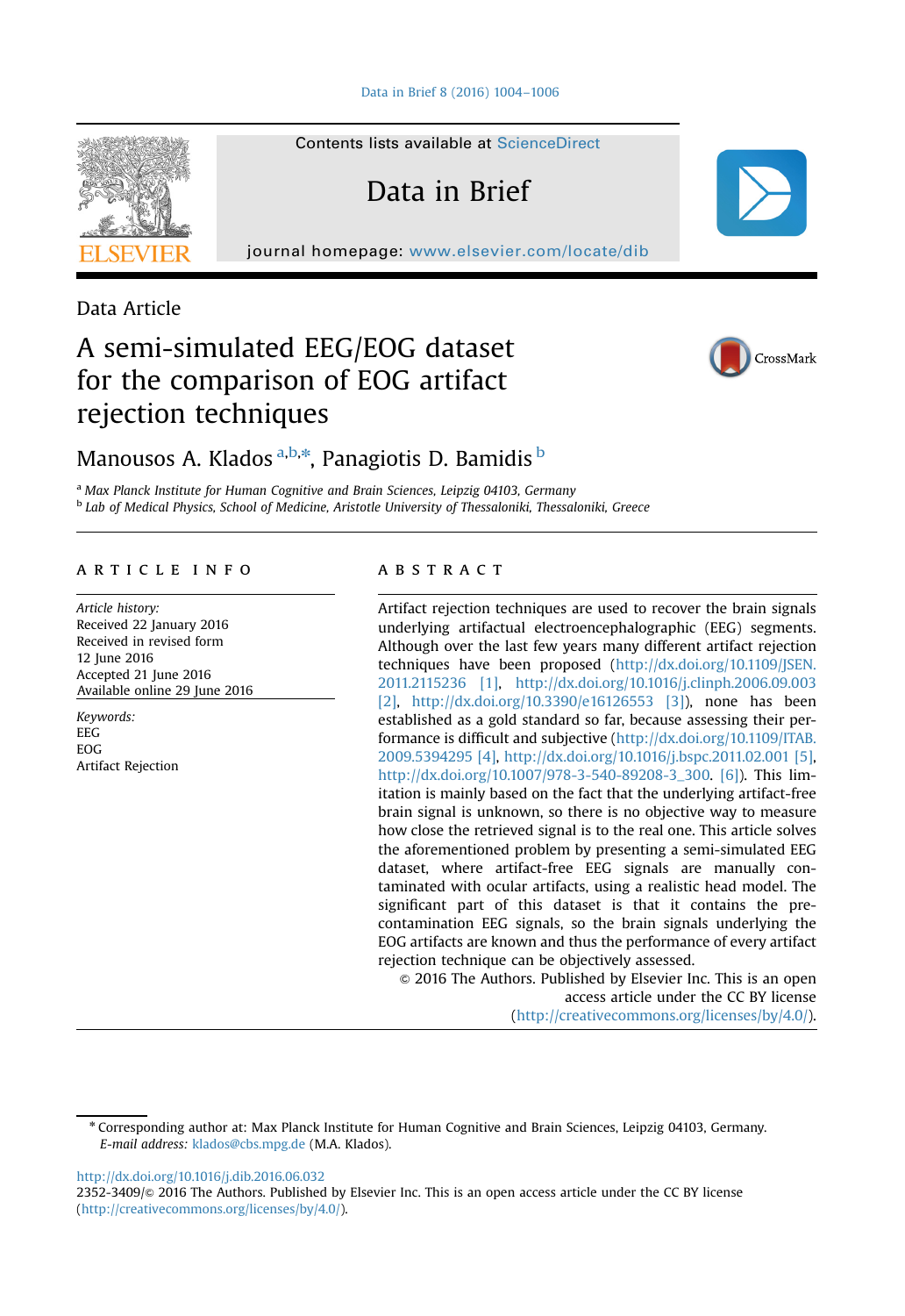# Specifications Table

| Subject area<br>More specific sub- | Neuroscience<br><b>EEG Artifact Rejection</b>                                                                                                   |
|------------------------------------|-------------------------------------------------------------------------------------------------------------------------------------------------|
| iect area                          |                                                                                                                                                 |
| Type of data                       | EEG and EOG signals in MATLAB arrays, links                                                                                                     |
| How data was<br>acquired           | Electroencephalography, Electrooculography                                                                                                      |
| Data format                        | Filtered                                                                                                                                        |
| Experimental<br>factors            | Filtering, and artificially contaminated with EOG signals                                                                                       |
| Experimental<br>features           | This dataset can be used to assess the performance of an artifact rejection<br>technique.                                                       |
| Data source<br>location            | Thessaloniki, Greece                                                                                                                            |
| Data accessibility                 | Data is within this article and is downloadable without restriction using the<br>following URL: https://data.mendeley.com/datasets/wb6yvr725d/1 |

#### Value of the data

- First EEG dataset artificially contaminated with EOG artifacts using a realistic contamination model.
- Subjective assessment of EOG artifact rejection technique.
- Serves as a reference point for the scientific community in order to compare various algorithms in the same dataset.

# 1. Data

This work presents a semi-simulated EEG dataset, where artifact-free EEG signals are manually contaminated with ocular artifacts following the model proposed by [\[7\].](#page-2-0) The significant part of this dataset is that it contains the pre-contamination EEG signals, so the brain signals underlying the EOG artifacts are known and thus the performance of every artifact rejection technique  $[1-3]$  $[1-3]$  $[1-3]$  can be objectively assessed  $[4-6]$  $[4-6]$  $[4-6]$ . The main differences of the proposed dataset compared to others (p.e. see [\[8](#page-2-0),[9\]\)](#page-2-0) is that it is focused only on EOG artifacts, using a realistic model for the contamination of artifact-free EEGs and not a random procedure.

The data are available for downloading without any restriction using this URL: [https://data.mendeley.com/datasets/wb6yvr725d/1.](https://data.mendeley.com/datasets/wb6yvr725d/1)

#### 2. Experimental design, materials and methods

EEG data were obtained from twenty-seven healthy subjects, 14 males (mean age: 28.2  $\pm$  7.5) and 13 females (mean age:  $27.1 + 5.2$ ), during an eyes-closed session. Nineteen EEG electrodes (FP1, FP2, F3, F4, C3, C4, P3, P4, O1, O2, F7, F8, T3, T4, T5, T6, Fz, Cz, Pz) were placed according to the 10–20 International System, with odd indices referenced to the left and even indices to the right mastoid respectively, while the central electrodes (Fz, Cz, Pz) were referenced to the half of the sum of the left and right mastoids. Signals' sampling frequency was 200 Hz and a band pass filtered at 0.5–40 Hz and notch filtered at 50 Hz were applied. From these twenty-seven subjects we have obtained fifty-four datasets in total and each one has 30 s duration. The obtained datasets were carefully inspected in order to ensure that there is no significant contamination by biological or external artifacts.